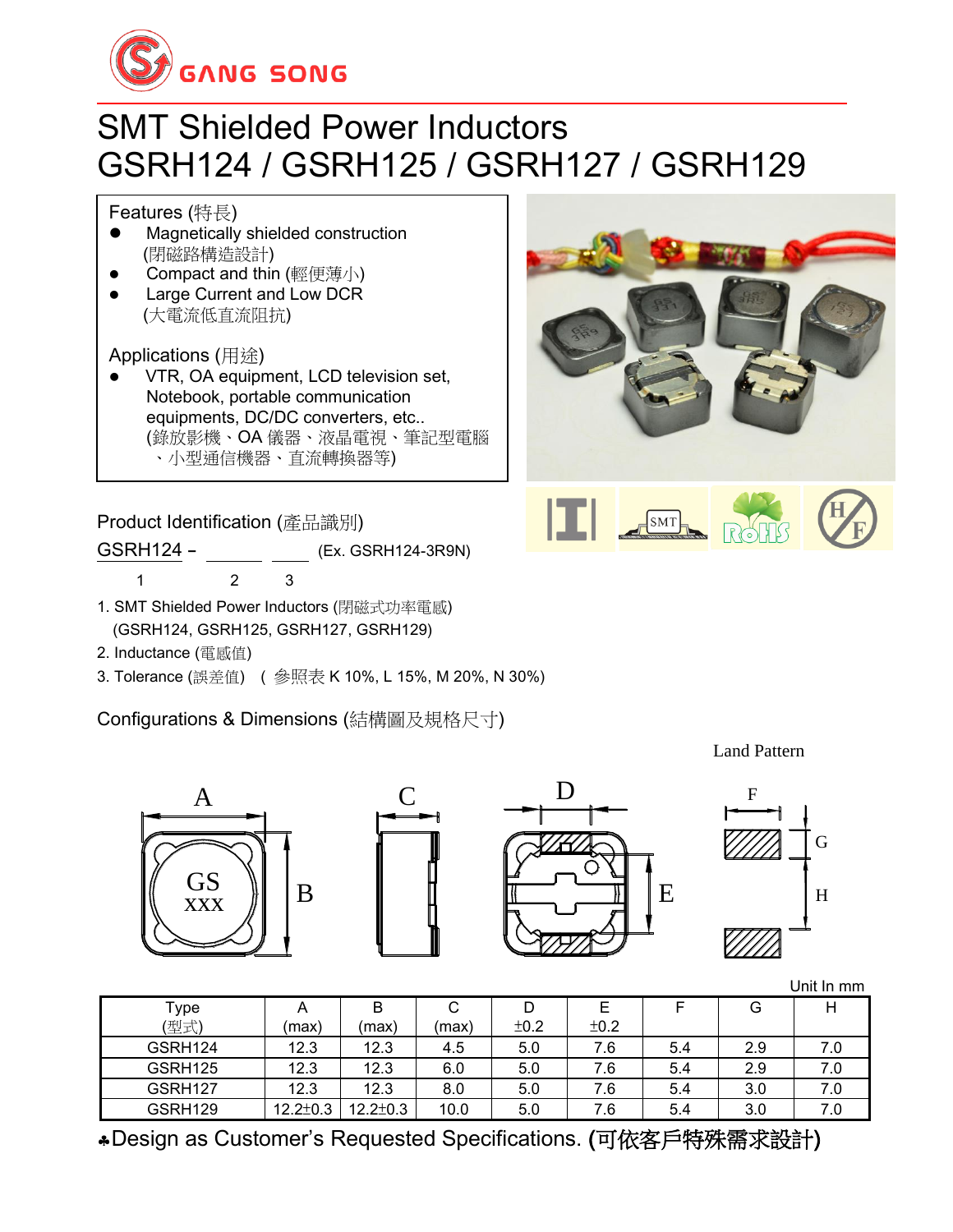

## SMT Shielded Power Inductors GSRH124

Electrical Characteristics for GSRH124 Series [GSRH124 系列電子特性規格]

| Part Number           | Inductance | $DCR(\Omega)$<br>Test Freq. |       | IDC(A) |  |
|-----------------------|------------|-----------------------------|-------|--------|--|
|                       | $(\mu H)$  | (Hz)                        | (max) | (max)  |  |
| 產品料號                  | 電 感 值 (L)  | 測試頻率                        | 直流阻抗  | 定格電流   |  |
| GSRH124 - 3R9N        | 3.90       | 100K                        | 0.015 | 6.50   |  |
| <b>GSRH124 - 4R7N</b> | 4.70       | 100K                        | 0.018 | 5.70   |  |
| GSRH124 - 6R8N        | 6.80       | 100K                        | 0.023 | 4.90   |  |
| <b>GSRH124 - 8R2N</b> | 8.20       | 100K                        | 0.026 | 4.60   |  |
| GSRH124 - 100M        | 10.00      | 100K                        | 0.028 | 4.50   |  |
| GSRH124 - 120M        | 12.00      | 100K                        | 0.038 | 4.00   |  |
| GSRH124 - 150M        | 15.00      | 100K                        | 0.050 | 3.20   |  |
| GSRH124 - 180M        | 18.00      | 100K                        | 0.057 | 3.10   |  |
| GSRH124 - 220M        | 22.00      | 100K                        | 0.066 | 2.90   |  |
| GSRH124 - 270M        | 27.00      | 100K                        | 0.080 | 2.80   |  |
| GSRH124 - 330M        | 33.00      | 100K                        | 0.097 | 2.70   |  |
| GSRH124 - 390M        | 39.00      | 100K                        | 0.132 | 2.10   |  |
| GSRH124 - 470M        | 47.00      | 100K                        | 0.160 | 1.90   |  |
| GSRH124 - 560M        | 56.00      | 100K                        | 0.190 | 1.80   |  |
| GSRH124 - 680M        | 68.00      | 100K                        | 0.220 | 1.50   |  |
| GSRH124 - 820M        | 82.00      | 100K                        | 0.260 | 1.30   |  |
| GSRH124 - 101M        | 100.00     | 100K                        | 0.308 | 1.20   |  |
| GSRH124 - 121M        | 120.00     | 100K                        | 0.380 | 1.10   |  |
| GSRH124 - 151M        | 150.00     | 100K                        | 0.530 | 0.95   |  |
| GSRH124 - 181M        | 180.00     | 100K                        | 0.620 | 0.85   |  |
| GSRH124 - 221M        | 220.00     | 100K                        | 0.700 | 0.80   |  |
| GSRH124 - 271M        | 270.00     | 100K                        | 0.870 | 0.60   |  |
| GSRH124 - 331M        | 330.00     | 100K                        | 0.990 | 0.50   |  |

※Test Freq. : 100KHz / 0.1V.

※Operating Temp.:  $-40^{\circ}$ C ~  $+125^{\circ}$ C

※Inductance drop=25% typ. at IDC.

※Storage Temperature&Humidity : ≦ 40℃ & 70% RH maximum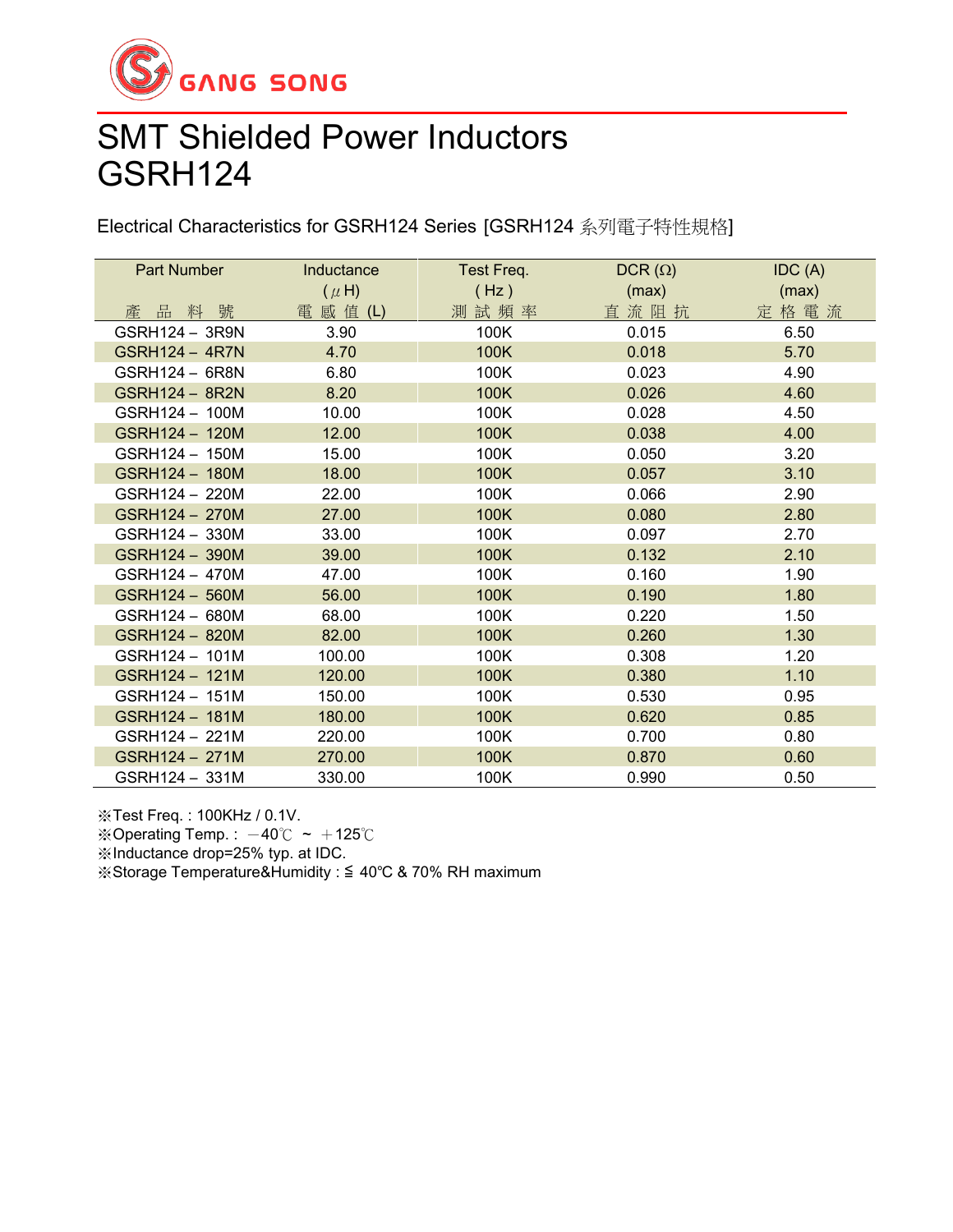

### SMT Shielded Power Inductors GSRH125

Electrical Characteristics for GSRH125 Series [GSRH125 系列電子特性規格]

| Part Number           | Inductance | Test Freq. | DCR $(\Omega)$ | IDC(A) |
|-----------------------|------------|------------|----------------|--------|
|                       | $(\mu H)$  | (Hz)       | (max)          | (max)  |
| 產品料號                  | 電 感 值 (L)  | 測試頻率       | 直流阻抗           | 定格電流   |
| GSRH125 - 1R3N        | 1.30       | 7.96M      | 0.012          | 8.00   |
| GSRH125 - 2R1N        | 2.10       | 7.96M      | 0.014          | 7.00   |
| GSRH125 - 3R1N        | 3.10       | 7.96M      | 0.017          | 6.00   |
| <b>GSRH125 - 4R4N</b> | 4.40       | 7.96M      | 0.020          | 5.00   |
| GSRH125 - 5R8N        | 5.80       | 7.96M      | 0.021          | 4.40   |
| <b>GSRH125 - 7R5N</b> | 7.50       | 7.96M      | 0.024          | 4.20   |
| GSRH125 - 100M        | 10.00      | 1K         | 0.025          | 4.00   |
| GSRH125 - 120M        | 12.00      | 1K         | 0.027          | 3.50   |
| GSRH125 - 150M        | 15.00      | 1K         | 0.030          | 3.30   |
| GSRH125 - 180M        | 18.00      | 1K         | 0.034          | 3.00   |
| GSRH125 - 220M        | 22.00      | 1K         | 0.036          | 2.80   |
| GSRH125 - 270M        | 27.00      | 1K         | 0.051          | 2.30   |
| GSRH125 - 330M        | 33.00      | 1K         | 0.057          | 2.10   |
| GSRH125 - 390M        | 39.00      | 1K         | 0.068          | 2.00   |
| GSRH125 - 470M        | 47.00      | 1K         | 0.075          | 1.80   |
| GSRH125 - 560M        | 56.00      | 1K         | 0.110          | 1.70   |
| GSRH125 - 680M        | 68.00      | 1K         | 0.120          | 1.50   |
| GSRH125 - 820M        | 82.00      | 1K         | 0.140          | 1.40   |
| GSRH125 - 101M        | 100.00     | 1K         | 0.160          | 1.30   |
| GSRH125-121M          | 120.00     | 1K         | 0.170          | 1.10   |
| GSRH125 - 151M        | 150.00     | 1K         | 0.230          | 1.00   |
| GSRH125 - 181M        | 180.00     | 1K         | 0.290          | 0.90   |
| GSRH125 - 221M        | 220.00     | 1K         | 0.400          | 0.80   |
| GSRH125 - 271M        | 270.00     | 1K         | 0.460          | 0.75   |
| GSRH125 - 331M        | 330.00     | 1K         | 0.510          | 0.68   |
| GSRH125 - 391M        | 390.00     | 1K         | 0.690          | 0.65   |
| GSRH125 - 471M        | 470.00     | 1K         | 0.770          | 0.58   |
| GSRH125 - 561M        | 560.00     | 1K         | 0.860          | 0.54   |
| GSRH125 - 681M        | 680.00     | 1K         | 1.200          | 0.48   |
| GSRH125 - 821M        | 820.00     | 1K         | 1.340          | 0.43   |
| GSRH125 - 102M        | 1000.00    | 1K         | 1.530          | 0.40   |

※100~102 Test Freq. : 1KHz / 0.25V. ※Operating Temp.:  $-40^{\circ}$ C ~  $+125^{\circ}$ C ※Inductance drop=10% typ. at IDC. ※Storage Temperature&Humidity : ≦ 40℃ & 70% RH maximum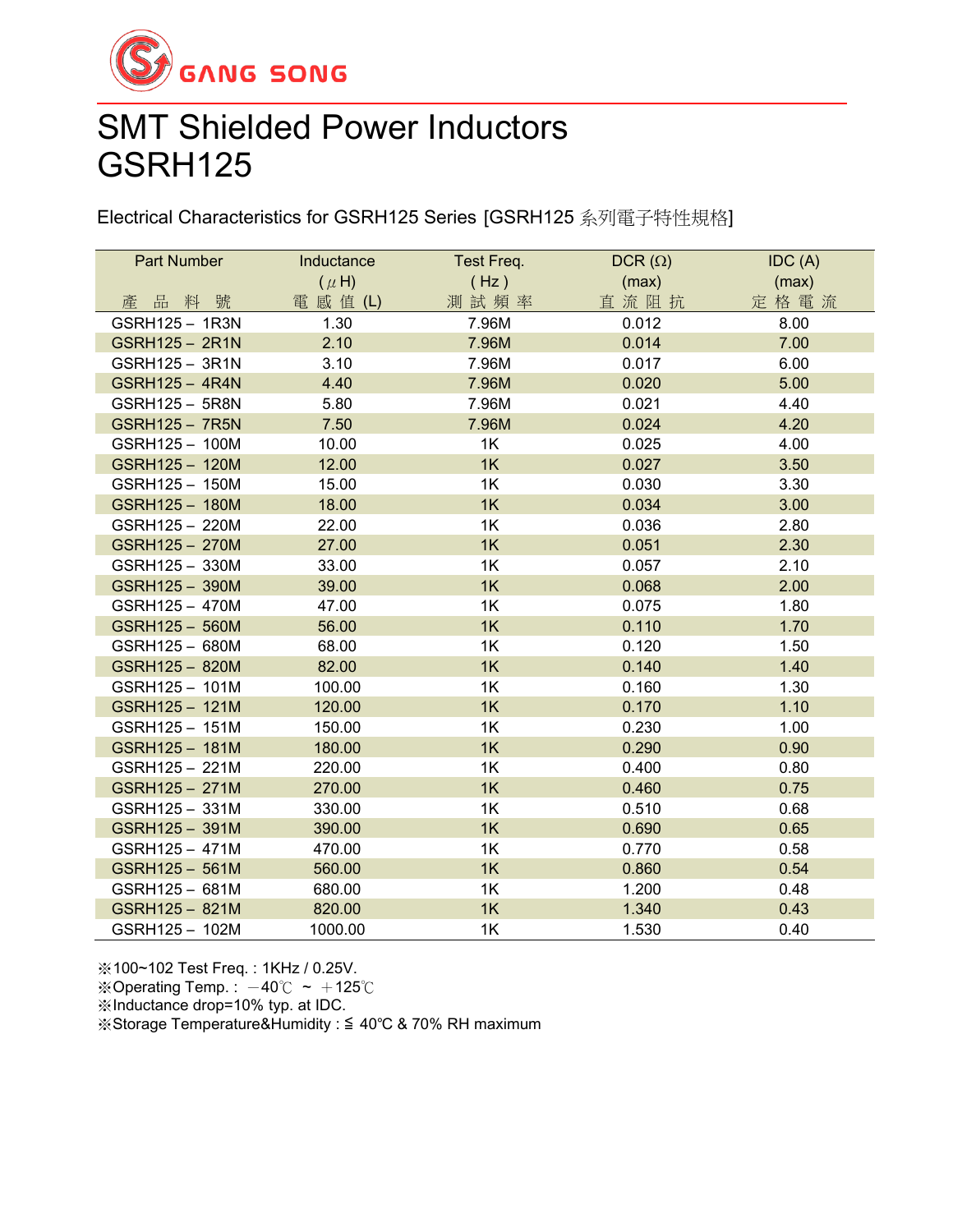

### SMT Shielded Power Inductors GSRH127

Electrical Characteristics for GSRH127 Series [GSRH127 系列電子特性規格]

| <b>Part Number</b>    | Inductance | Test Freq. | $DCR(\Omega)$ | IDC(A) |
|-----------------------|------------|------------|---------------|--------|
|                       | $(\mu H)$  | (Hz)       | (max)         | (max)  |
| 品料<br>號<br>產          | 電 感 值 (L)  | 測試頻率       | 直流阻抗          | 定格電流   |
| GSRH127 - 1R2N        | 1.20       | 100K       | 0.0070        | 9.80   |
| GSRH127 - 2R4N        | 2.40       | 100K       | 0.0115        | 8.00   |
| GSRH127 - 3R5N        | 3.50       | 100K       | 0.0135        | 7.50   |
| <b>GSRH127 - 4R7N</b> | 4.70       | 100K       | 0.0158        | 6.80   |
| GSRH127 - 6R1N        | 6.10       | 100K       | 0.0176        | 6.60   |
| <b>GSRH127 - 7R6N</b> | 7.60       | 100K       | 0.0200        | 5.90   |
| GSRH127 - 100M        | 10.00      | 1K         | 0.0216        | 5.40   |
| GSRH127 - 120M        | 12.00      | 1K         | 0.0243        | 4.90   |
| GSRH127 - 150M        | 15.00      | 1K         | 0.0270        | 4.50   |
| GSRH127 - 180M        | 18.00      | 1K         | 0.0392        | 3.90   |
| GSRH127 - 220M        | 22.00      | 1K         | 0.0432        | 3.60   |
| GSRH127 - 270M        | 27.00      | 1K         | 0.0459        | 3.40   |
| GSRH127 - 330M        | 33.00      | 1K         | 0.0648        | 3.00   |
| GSRH127 - 390M        | 39.00      | 1K         | 0.0729        | 2.75   |
| GSRH127 - 470M        | 47.00      | 1K         | 0.100         | 2.50   |
| GSRH127 - 560M        | 56.00      | 1K         | 0.110         | 2.35   |
| GSRH127 - 680M        | 68.00      | 1K         | 0.140         | 2.10   |
| GSRH127 - 820M        | 82.00      | 1K         | 0.160         | 1.95   |
| GSRH127 - 101M        | 100.00     | 1K         | 0.220         | 1.70   |
| GSRH127 - 121M        | 120.00     | 1K         | 0.250         | 1.60   |
| GSRH127 - 151M        | 150.00     | 1K         | 0.280         | 1.42   |
| GSRH127 - 181M        | 180.00     | 1K         | 0.350         | 1.30   |
| GSRH127 - 221M        | 220.00     | 1K         | 0.390         | 1.16   |
| GSRH127 - 271M        | 270.00     | 1K         | 0.560         | 1.06   |
| GSRH127 - 331M        | 330.00     | 1K         | 0.640         | 0.95   |
| GSRH127 - 391M        | 390.00     | 1K         | 0.700         | 0.88   |
| GSRH127 - 471M        | 470.00     | 1K         | 0.980         | 0.79   |
| GSRH127 - 561M        | 560.00     | 1K         | 1.070         | 0.73   |
| GSRH127 - 681M        | 680.00     | 1K         | 1.460         | 0.67   |
| GSRH127 - 821M        | 820.00     | 1K         | 1.640         | 0.60   |
| GSRH127 - 102M        | 1000.00    | 1K         | 1.820         | 0.55   |

※1R2 ~ 7R6 Test Freq. : 100KHz / 0.1V ; 100 ~ 102 Test Freq. : 1KHz / 0.25V.

※Operating Temp. :  $-40^{\circ}$ C ~  $+125^{\circ}$ C

※Inductance drop=10% typ. at IDC

※Storage Temperature&Humidity : ≦ 40℃ & 70% RH maximum